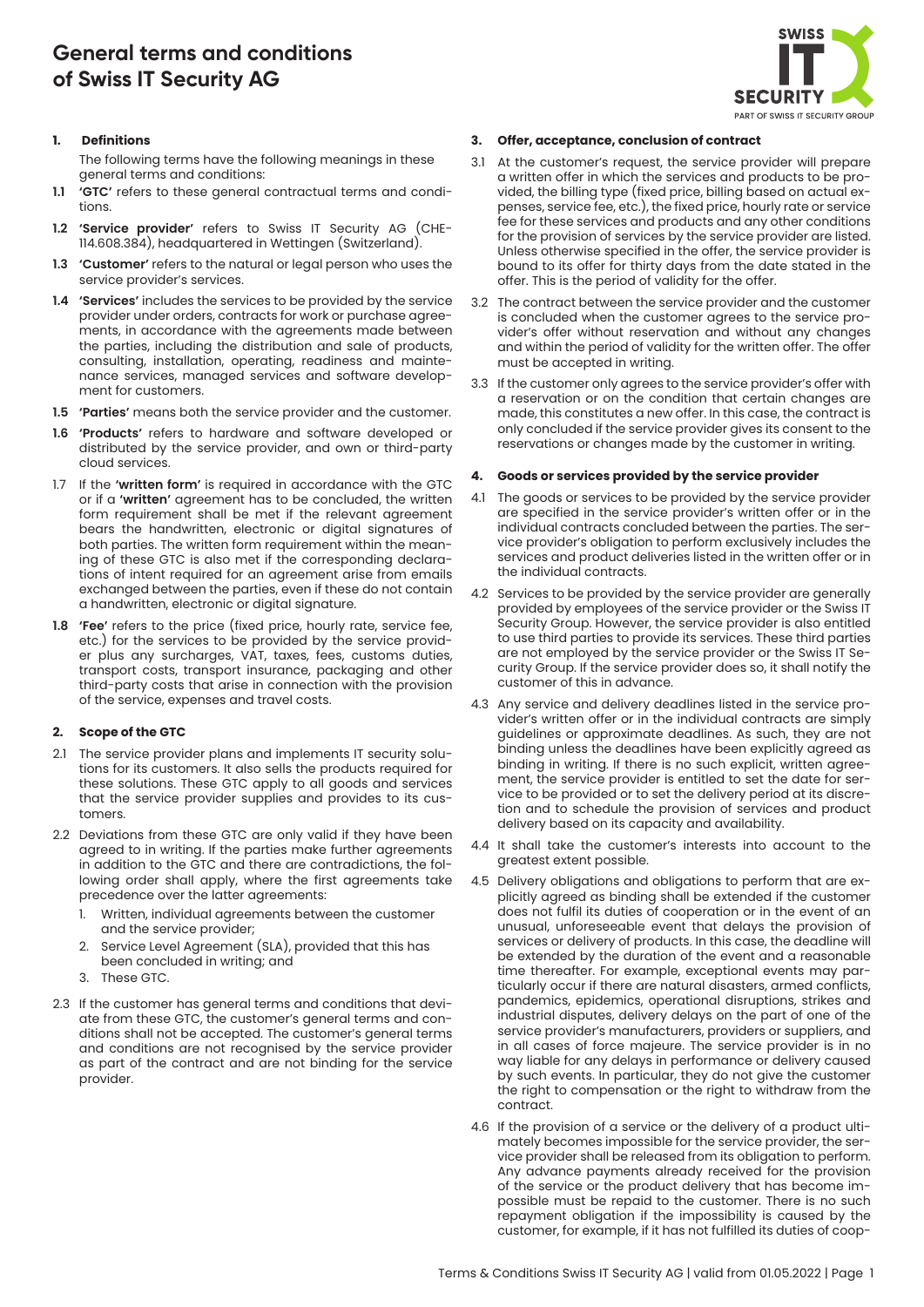

eration. In this case, the service provider is entitled to retain any advance payments already received and to demand compensation for any additional damage that it has suffered as a result of the customer's actions.

# **5. Customer's duties of cooperation**

- 5.1 The customer is obliged to support the service provider in providing its services to the greatest extent possible. It is required to fulfil all of the prerequisites early on so that the service provider can provide its goods or services. This also includes informing the service provider about special features with respect to the existing IT environment or other relevant facts required to provide the service before the contract is concluded, if possible. If the customer did not notify the service provider of such special features prior to the contract being concluded and if this results in additional work, the service provider is entitled to adjust the agreed fee (also see point 6.2 of these GTC).
- 5.2 Before the service provider starts to provide services, the customer must ensure that its data is sufficiently secured (e.g. with respect to confidentiality, integrity, availability, etc.). Furthermore, the customer must immediately take all actions it is required to take so that the service provider can meet its obligation to perform and its delivery obligation. As an example, the customer must provide the service provider with keywords, passwords and other necessary access requirements as well as the data, information, infrastructure and documents in good time and free of charge, and grant the service provider access to the premises and IT and communication systems it requires to provide its services or deliver products. The customer is required to respond to service provider enquiries as soon as possible.

# **6. Fee, invoicing and due date**

- 6.1 The service provider shall bill for its services and products either at a fixed price, based on hours worked, based on a service fee or as a combination of these billing methods. The type of billing method used is regulated in the written offer from the service provider or in the individual contracts. The customer is obliged to pay the service provider the fee listed in the written offer or agreed in the individual contracts on time.
- 6.2 If the parties have agreed on a fixed price for certain services or products, this fixed price only includes the services and products listed in the written offer. Additional services and products are to be compensated in addition to this. The fixed price is also based on the circumstances and basic principles the service provider was aware of when the contract was concluded. If the service provider was not aware of certain circumstances when the contract was concluded or if there are changes to basic conditions that could not be foreseen, it has the right to adjust the fixed price. If the service provider is required to carry out additional work because the customer does not properly fulfil its duties of cooperation, it is also entitled to adjust the fixed price.
- 6.3 If the parties have agreed to bill based on actual expenses for certain services, the service provider will charge the services to be provided based on the hourly rate agreed in its written offer or in the individual contracts. The customer is required to pay the following surcharges on top of the agreed hourly rate:
	- **• Provision of services from Monday to Friday between 7:30 am and 5:30 pm:** the customer is only required to pay the agreed hourly rate.
	- **• Provision of services from Monday to Friday between 5:30 pm and 7:30 am:** the customer is required to pay a surcharge of 25% on top of the agreed hourly rate.
	- **• Provision of services between midnight on Friday and midnight on Saturday:** the customer is required to pay a surcharge of 50% on top of the agreed hourly rate.

**• Provision of services on Sunday and general public holidays between midnight the day before and midnight on the day in question:** the customer is required to pay a surcharge of 100% on top of the agreed hourly rate.

The hourly rate and any surcharge to be paid in accordance with the section above will be multiplied by the number of hours the service provider takes to provide the agreed service. Travel time is included in the time required for the service. The smallest time calculation unit is 15 minutes (0.25 hours).

- 6.4 The price listed in the service provider's written offer or in the individual contracts (fixed price, hourly rate, service fee, etc.) is exclusive of VAT, taxes, fees, customs duties, transport costs, transport insurance, packaging and other third-party costs that arise in connection with the provision of the service. The customer is required to pay these costs in addition to the agreed price. Expenses and travel costs are also not included in the fixed price or hourly rate and are to be borne by the customer unless otherwise agreed in writing.
- 6.5 The fee for services to be provided or for services that have been provided by the service provider and for product deliveries is payable without deduction by bank transfer to the account specified by the service provider.
- 6.6 If payment dates have been agreed in writing, the respective fee is due for payment on the relevant dates.
- 6.7 If payment dates have not been agreed in writing, the fee is due for payment within 30 calendar days of the invoice being issued. Receipt of the invoice by the customer determines the start of the payment term. In this case, the service provider is entitled to determine the time of invoicing at its own discretion. In particular, it is also entitled in this case to request advance payments or partial payments without giving any reasons for this. If an advance payment has not been received by the service provider, the service provider is not obliged to provide its services. In this case, any agreed binding deadlines and delivery deadlines to be met by the service provider will become void and will lose their binding nature.

# **7. Default**

- 7.1 If fixed calendar dates have been agreed as payment dates, these dates shall constitute due dates. If the fee is not paid by the agreed calendar date at the latest, the customer is considered to be in default on payment without a reminder being sent when the agreed payment date passes.
- 7.2 If no fixed calendar dates have been agreed as payment dates, the customer will be in default on receipt of a reminder once the 30-day payment term as per point 6.7 of these GTC passes. The service provider is entitled to demand a reminder fee of CHF 20.00 for each reminder sent.
- 7.3 If the customer is in default of payment for the fee or part thereof, it is required to pay default interest of 5%. It is also required to pay compensation for late performance and also has coincidental liability.
- 7.4 If the customer is in default of payment, the service provider is entitled to continue to demand performance and compensation for damages or to waive subsequent performance and either to demand compensation for the damage resulting from non-performance or to withdraw from the contract after setting a reasonable grace period.

## **8. Offsetting and right of retention**

8.1 The customer is not entitled to withhold payments it is required to make to the service provider for any reason, nor is it entitled to offset them against receivables it has against the service provider.

## **9. Foreign currency and inflation**

If the service provider purchases services (services, hard-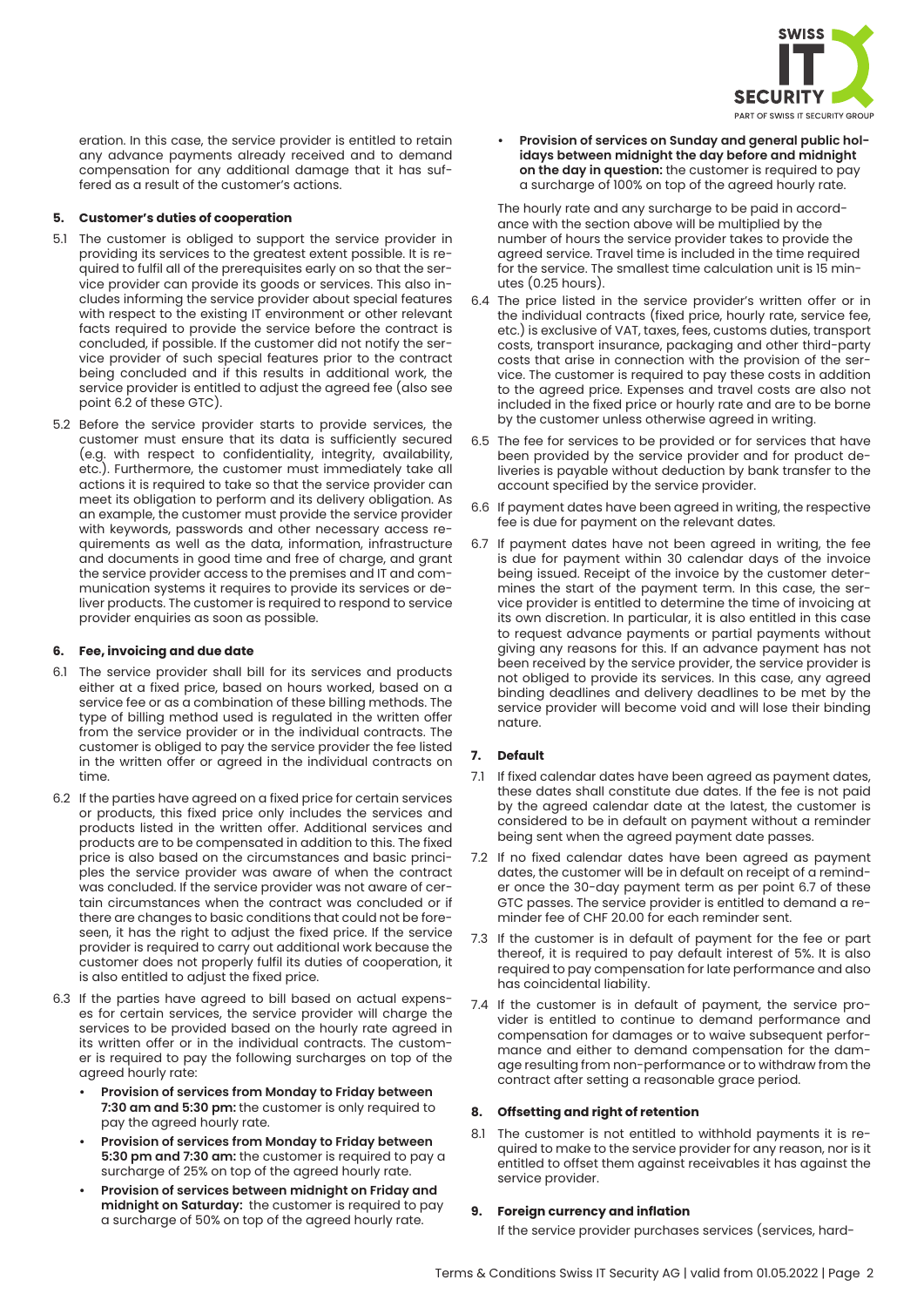

ware and software products, cloud services, etc.) for the customer in a foreign currency and the customer purchases them in turn in CHF, the service provider may adjust the CHF price on receipt of the order as required. In this case, the current average exchange rate for the month, set by the Federal Tax Administration, is used to convert the foreign currency into CHF.

If the annual rate of inflation is more than 2%, the service provider may adjust the prices of its services in line with the rate of inflation.

## **10. Retention of title**

10.1 The service provider retains ownership of the products it has delivered until all payments agreed under the contractual relationship have been received. If applicable law dictates that the customer is required to take special actions necessary to establish retention of title, the service provider is entitled, empowered and authorised to take these actions. In particular, the service provider is also entitled to have the retention of title entered in the retention of title register at the customer's place of residence or registered office or branch. The customer explicitly agrees and entitles, empowers and authorises the service provider to make the entry on its own.

## **11. Guarantee**

- 11.1 The customer and the service provider acknowledge and agree that the services and products to be provided by the service provider are very complex. Based on the current state of technological advancement, completely error-free service provision or unconditional functionality and target achievement cannot be guaranteed even if services are carefully provided. This particularly applies as the functionality of products developed or sold by the service provider or the service provided by the service provider and the achievement of targets all depend on various factors over which the service provider has no control (e.g. customer hardware and software, operation by the customer, data transfer, interventions by the customer or by third parties, etc.). **As such, the service provider only guarantees properties, purposes, functionalities and the achievement of targets for which it has explicitly given a guarantee in writing. Any guarantee for further material defects or defects of title is explicitly excluded.**
- 11.2 If the service provider has explicitly provided a guarantee for a specific property, purpose, functionality or target achievement, **the customer's guarantee claim only includes the repair or subsequent delivery by the service provider. The repair or subsequent delivery is guaranteed to the extent that the costs incurred by the service provider as a result of the repair or subsequent delivery do not exceed the fee that the service provider has invoiced to the customer in the context of the relevant contract prior to the notice of defects.** In addition, any guarantee claims are explicitly excluded in the case of a guarantee given for a specific purpose, functionality or target achievement. In particular, all rights to repair and subsequent delivery (insofar as they go beyond the scope of the aforementioned repair and subsequent delivery), all rights to rescission (cancellation of the contract), reduction (fee reduction) and replacement delivery and substitute performance, all claims for damages or compensation for consequential damages, all claims resulting from incorrect or improper performance (see Article 97 et seq. of the Swiss Code of Obligations [CO]), all claims in tort (Article 41 et seq. of the CO) and any other potential claims arising from defectiveness with respect to the service are excluded.
- 11.3 Unless otherwise explicitly agreed in writing, the service provider does not offer any guarantee for third-party services and products, even if such services or products have been integrated into the service provider's services.

## **12. Liability**

- 12.1 The service provider shall be liable for any direct damage caused **intentionally or through gross negligence**. The customer is responsible for providing evidence of breach of contract or unlawfulness, intent or gross negligence, as well as for damage and the causal link. **In any case, liability is limited to a maximum of the amount of the fee that the service provider has invoiced prior to the damage occurring in the context of the relevant contract.**
- **12.2 Regardless of the legal basis for which liability exists, any liability on the part of the service provider that goes beyond point 11.1 of these GTC is completely excluded insofar as this is permitted by law. For example, this particularly applies to direct or indirect damage, consequential damage caused by defects, lost profit, claims by third parties and consequential damage such as damage that is in any way related to damage to hardware or software or damage from production downtime or loss of work, additional expenses, staff costs, unrealised savings, data loss, data corruption, data theft, or unauthorised access to data by third parties. Liability for damage caused by third parties or damage caused by force majeure is also excluded.**

## **13. Rights of use**

- 13.1 The service provider grants the customer the (non-exclusive) right to use the programs, software, codes, documents, documentation, training material and concepts it has developed or written for the purposes agreed in writing with the service provider. The service provider shall retain all other rights (such as copyright, related property rights within the meaning of copyright law, any patent, design, trademark and other intellectual property rights, the right of use for all known and as yet unknown types of use, for reproduction, distribution, modification and exploitation, processing and further development as well as granting rights of use to third parties, etc.) to the developed programs, software, codes, documents and documentation, training material, concepts and experiences of any kind, and to other products and service deliverables of the service provider, even if changes or extensions are made to products or service deliverables.
- 13.2 The customer may use the programs, software, codes, documents, documentation, training material, concepts and other products and service deliverables developed or written by the service provider exclusively for its own use and for the agreed purposes. It is not entitled to transfer the programs, software, codes, documents, documentation, training material, concepts or other products and service deliverables or the rights to them to third parties either in whole or in part, to surrender them to third parties or to otherwise make them accessible to third parties without the service provider's written consent. This obligation continues to apply for an indefinite period of time, even after the contractual relationship comes to an end.
- 13.3 If the service provider uses or supplies third-party software, the latter retains all rights to this software unless another agreement is made between the third party or manufacturer, the provider and the customer. The licensing terms and any additional conditions of the respective software manufacturer and the provider, if applicable, shall apply. These are binding for the customer and are recognised by the customer as terms of use and contractual terms and conditions. The customer is obliged to comply with the licensing terms and any additional conditions of the software manufacturer and the provider, if applicable. If the software supplied to the customer or the software subscription services provided to it are not used in line with the licensing terms and conditions of the manufacturer and the provider, if applicable, or if the licensing terms or any additional conditions of the software manufacturer or the provider are infringed in any other way, and the service provider suffers damage as a result of this, the customer is obliged to compensate the service provider for any damages. This is regardless of whether it is at fault for